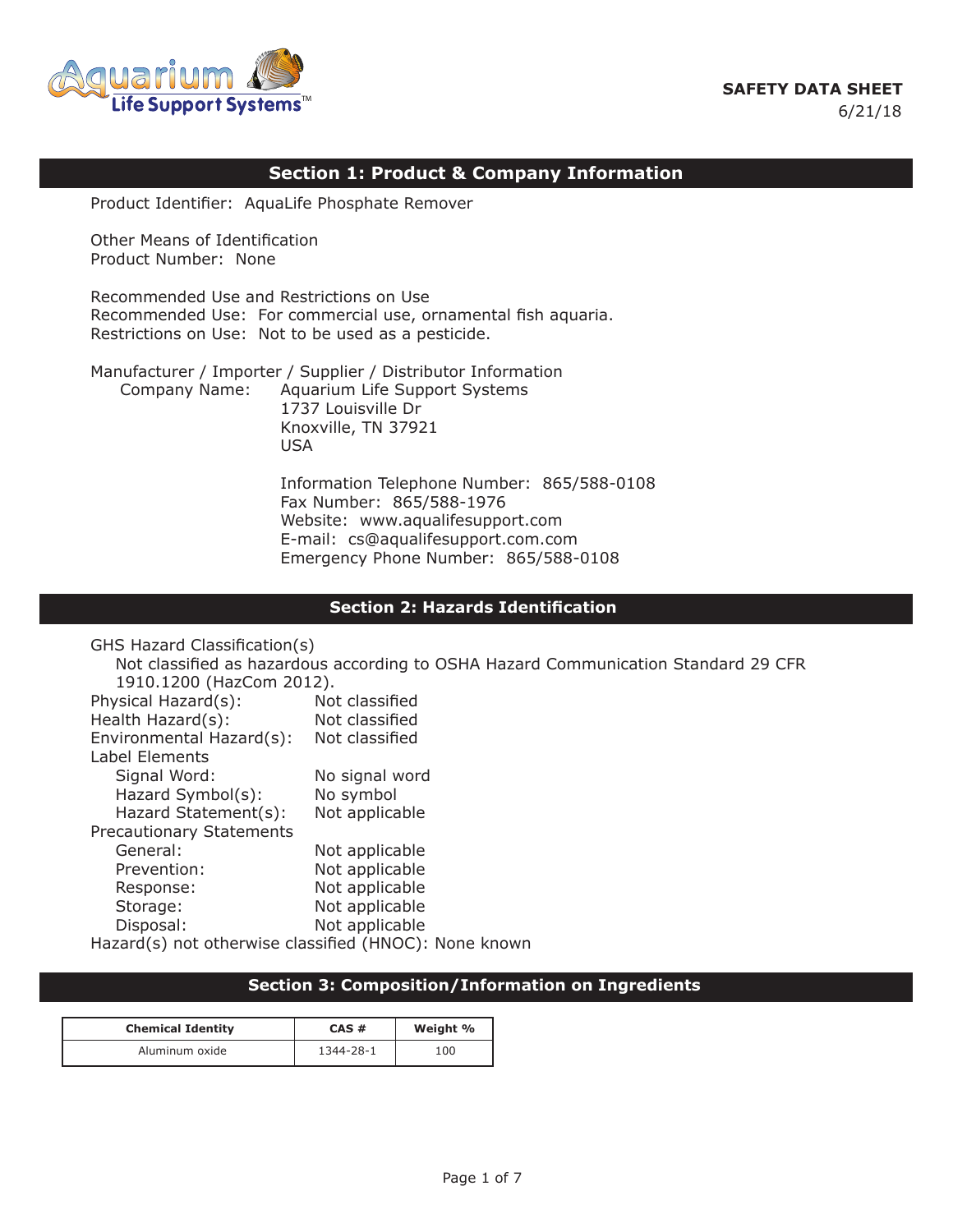## **Section 4: First Aid Measures**

 Inhalation

 Move victim to fresh air. Seek medical attention.

 Skin Contact

 Wash thoroughly with soap and water. Seek medical attention if needed.

 Eye Contact

 In case of contact with eyes, rinse immediately with plenty of water for at least 20 minutes. Seek immediate medical attention if any adverse effects occur.

 Ingestion Rinse mouth with water and drink a glass of water. Further first aid not generally required. If in doubt, seek medical attention. 

 Indication of immediate medical attention and special treatment needed

 Hazards No data available.

**Treatment** 

 No data available

# **Section 5: Fire Fighting Measures**

 Fire Extinguishing Materials: Material is non-flammable. Flash Point: Not Applicable Autoignition Temperature: Not Applicable Flammable Linits (in air by volume, %): Not Applicable Lower Explosive Limit (LEL): Not Applicable Upper Explosive Limit (UEL): Not Applicable

## **Section 6: Accidental Release Measures**

Personal Precautions, Protective Equipment and Emergency Procedures

 Use personal protective equipment. See Section 8 of the SDS for Personal Protective Equipment. Keep unauthorized personnel away. Ventilate closed spaces before entering them. Do not touch damaged containers or spilled material unless wearing appropriate protective clothing. ELIMINATE all ignition sources (no smoking, flares, sparks or flames in immediate area). Evacuate area. Remove soiled clothing and launder before reuse. Avoid all skin contact with the spilled material. Have emergency equipment readily available.

## **Section 7: Handling and Storage**

Precautions for Safe Handling

 All employees who handle this material should be trained to handle it safely. Do not breath dust. Avoid all contact with skin and eyes. Use this product only with adequate ventilation. Wash thoroughly after handling. Avoid contact with water or moisture.

### Conditions for Safe Storage, including any Incompatibilities

 Keep container tightly closed when not in use. Store containers in a cool, dry location away from water, direct sun light, sources of intense heat, or where freezing is possible. Material should be stored in secondary containers or in a diked area, as appropriate. Store containers away from incompatible chemicals. Storage areas should be made of corrosion- and fire-resistant materials. Post warning and "NO SMOKING" signs in storage and use areas as appropriate. Use corrosion resistant structural materials, lighting, and ventilation systems I the storage area. Floors should be sealed to prevent absorption of this material. Inspect all incoming containers before storage, to ensure containers are properly labeled and not damaged. Have appropriate extinguishing equipment in the storage area, i.e. sprinkler system, portable fire extinguishers. Empty containers may contain residual particulates. Therefore, empty containers should be labeled with care. Do not cut, grind, weld, or drill near this container. Do not store this material in open or unlabeled containers. Limit quantity of material stored.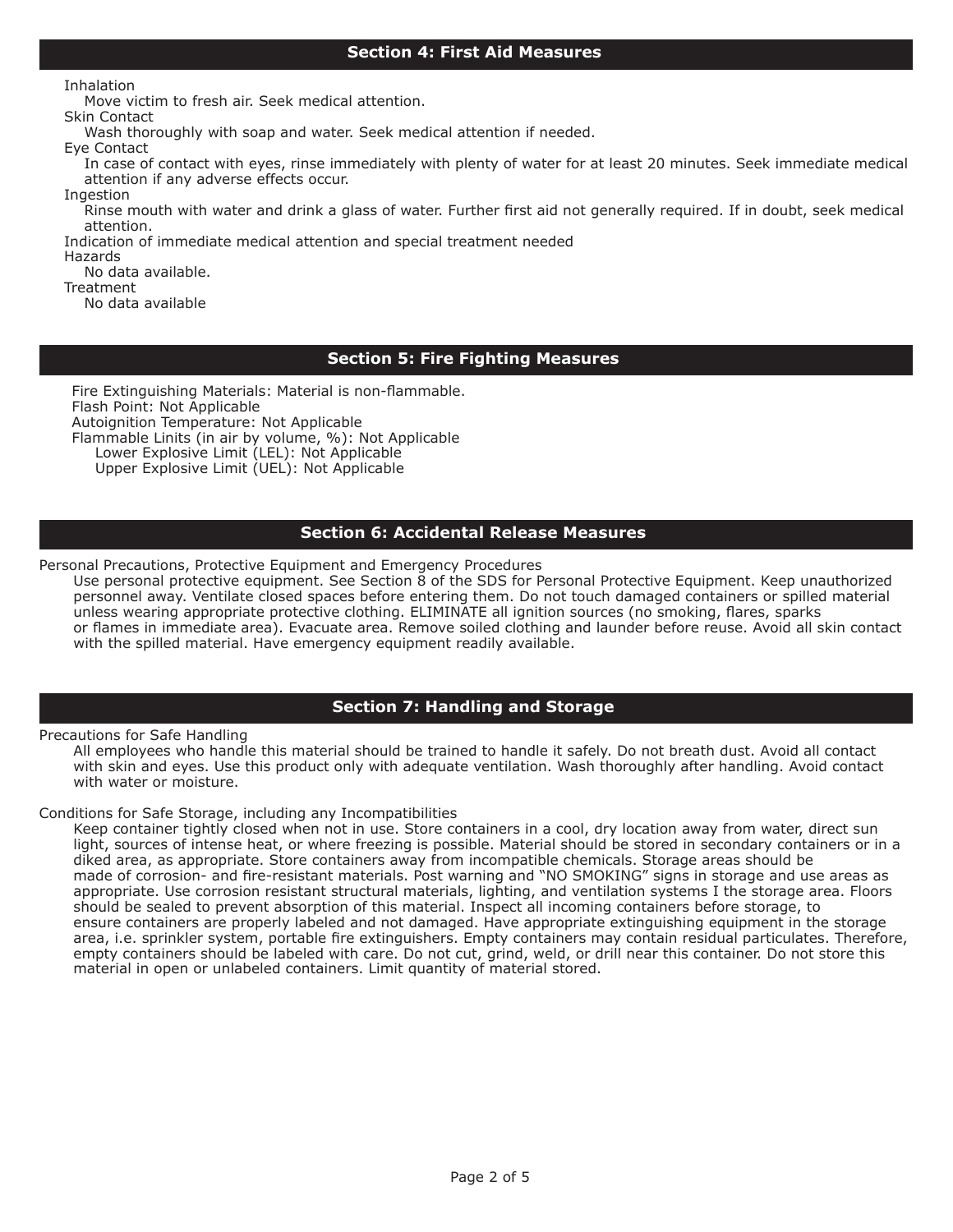VENTILATION AND ENGINEERING CONTROLS: Use adequate ventilation to ensure exposure levels are maintained below the limits provided below.

### EXPOSURE LIMITS/GUIDELINES:

 The following information on appropriate Personal Protective Equipment is provided to assist employers in complying with OSHA regulations found in 29 CFR Subpart I (beginning at 1910.132) or equivalent standard of Canada, or standards of EU member states, and those of Japan. Please reference applicable regulations and standards for relevant details.

#### RESPIRATORY PROTECTION:

 Maintain airborne contaminant concentrations below guidelines listed above, if applicable. If necessary, use only respiratory protection authorized in the U.S. Federal OSHA Respiratory Protection Standard (29 CFR 1910.134), equivalent U.S. State standards, Canadian CSA Standard Z94.4-93, the European Standard EN 529:2005, or EU member states. Oxygen levels below 19.5% are considered IDLH by OSHA. In such atmospheres, use of a full-facepiece pressure/demand SCBA or a full facepiece, supplied air respirator with auxiliary self-contained air supply is required under U.S. Federal OSHA's

 Respiratory Protection Standard (1910.134-1998) or the regulations of various U.S. States, Canada, EU Member States, or those of Japan. Air-purifying respirators with dust/mist/fume filters are recommended if operations may involve prolonged exposures to mists or sprays from this product.

### EYE PROTECTION:

 Splash goggles or safety glasses. If necessary, refer to U.S. OSHA 29 CFR 1910.133, Canadian CSA Standard Z94.3-M1982, Industrial Eye and Face Protectors, or relevant European Standards, Australian Standards, or Japa nese Standards.

#### HAND PROTECTION:

Wear neoprene or butyl rubber gloves for routine industrial use. If necessary, refer to U.S. OSHA 29 CFR 1910.138, or relevant European, Canadian, Australian or Japanese Standards.

#### BODY PROTECTION:

 Use body protection appropriate for the task (e.g., apron, lab coat, overalls, etc.) If necessary, refer to appropriate Standards of Canada, the European Union, Australia, or Japan.

### **Section 9: Physical and Chemical Properties**

#### Appearance:

| Physical State:<br>Color:<br>Odor:<br>Odor Threshold:<br>pH:<br>Melting Point/Freezing Point:<br>Initial Boiling Point and Boiling Range:<br>Flash Point:<br>Evaporation Rate (butyl acetate=1):<br>Flammability (solid, gas):<br>Vapor Pressure:<br>Vapor Density (air $=1$ ):<br>Relative Density (water=1):<br>Solubility(ies): | Solid, granulated<br>White<br><b>Odorless</b><br>No data available.<br>N/A<br>No data available<br>No data available<br>No data available.<br>No data available.<br>No data available.<br>No data available.<br>No data available.<br>$1.570$ g/cm3 |
|------------------------------------------------------------------------------------------------------------------------------------------------------------------------------------------------------------------------------------------------------------------------------------------------------------------------------------|-----------------------------------------------------------------------------------------------------------------------------------------------------------------------------------------------------------------------------------------------------|
| Solubility in water:<br>Solubility (other):<br><b>Specific Gravity</b>                                                                                                                                                                                                                                                             | Insoluble<br>No data available.<br>$1.2 - 1.3$ (H20 = 1)                                                                                                                                                                                            |
|                                                                                                                                                                                                                                                                                                                                    |                                                                                                                                                                                                                                                     |

a available. a available a available a available. a available. a available. a available. a available.<br>ɑ/cm3 a available.

## **Section 10: Stability and Reactivity**

### Reactivity

 No dangerous reaction known under cditions of normal use.

 Chemical Stability

 This product is stable under normal conditions of use.

 Possibility of Hazardous Reactions

 Hazardous polymerization does not occur.

 Conditions to Avoid

 Avoid high temperatures, exposure to moisture and incompatible materials.

 Incompatible Materials

 This material is incompatible with strong acids, strong bases, strong oxidizers. 

 Decomposition Products

 Decomposition products can include and are not limited to: Carbon dioxide, Alcohols, Ethers, Hydrocar bons, Polymer fragments.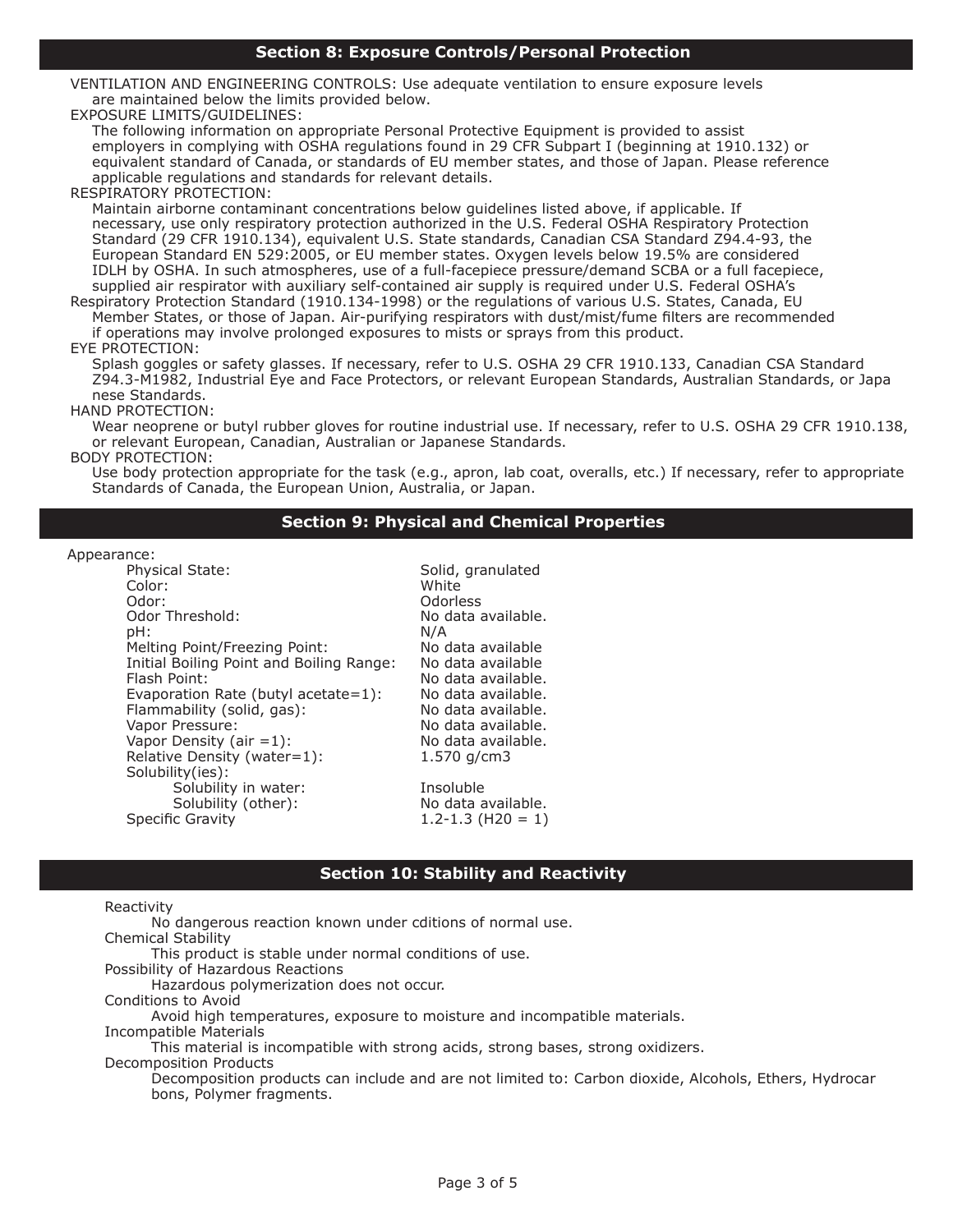### **Section 11: Toxicological Information**

| Information on routes of exposure                           |                                                                                                         |  |  |  |  |
|-------------------------------------------------------------|---------------------------------------------------------------------------------------------------------|--|--|--|--|
| Ingestion:                                                  | No information available.                                                                               |  |  |  |  |
| Inhalation:<br>Skin Contact:                                | May cause respiratory tract irritation.<br>May cause skin irritation.                                   |  |  |  |  |
| Eye Contact:                                                | May cause eye irritation.                                                                               |  |  |  |  |
|                                                             |                                                                                                         |  |  |  |  |
| Information on Toxicological Effects                        |                                                                                                         |  |  |  |  |
| Acute Toxicity (List all possible routes of exposure)       |                                                                                                         |  |  |  |  |
| Oral                                                        |                                                                                                         |  |  |  |  |
| Magnesium Chloride Hexahydrate: LD50 (Rat) 8100 mg/kg       |                                                                                                         |  |  |  |  |
| Magnesium Chloride Hexahydrate: LD50 (Mouse) 7600 mg/kg     |                                                                                                         |  |  |  |  |
| Dermal                                                      | Nonirritating to skin.                                                                                  |  |  |  |  |
| Inhalation                                                  | No Data Available                                                                                       |  |  |  |  |
| Carcinogenicity                                             |                                                                                                         |  |  |  |  |
|                                                             | IARC Monographs on the Evaluation of Carcinogenic Risks to Humans                                       |  |  |  |  |
|                                                             | No component of this product present at levels greater than or equal to 0.1% is identified as probable, |  |  |  |  |
| possible or confirmed human carcinogen by IARC.             |                                                                                                         |  |  |  |  |
| US. National Toxicology Program (NTP) Report on Carcinogens |                                                                                                         |  |  |  |  |
| or anticipated carcinogen by NTP.                           | No component of this product present at levels greater than or equal to 0.1% is identified as a known   |  |  |  |  |
|                                                             | US. OSHA Specifically Regulated Substances (29 CFR 1910.1001-1052)                                      |  |  |  |  |
|                                                             | No component of this product present at levels greater than or equal to 0.1% is identified as a         |  |  |  |  |
| carcinogen or potential carcinogen by OSHA.                 |                                                                                                         |  |  |  |  |
| Germ Cell Mutagenicity                                      |                                                                                                         |  |  |  |  |
| In Vitro                                                    | No mutagenic components identified.                                                                     |  |  |  |  |
| In Vivo                                                     | No mutagenic components identified.                                                                     |  |  |  |  |
|                                                             |                                                                                                         |  |  |  |  |
|                                                             |                                                                                                         |  |  |  |  |
| <b>Section 12: Ecological Information</b>                   |                                                                                                         |  |  |  |  |

#### Ecotoxicity

 This compound may be harmful to aquatic life in high concentrations, as it will generate excessive heat upon contact with water.

 Acute Hazards to the Aquatic Environment

 This product is not expected to cause harm to plants or animals.

 Chronic Hazards to the Aquatic Environment

Aquatic Invertebrates<br>
Toxicity to Aquatic Plants<br>
Toxicity to Aquatic Plants<br>
No data available. Toxicity to Aquatic Plants Persistence and Degradability<br>Biodegradation Other Adverse Effects

No data available.<br>No data available.

Biodegradation **There are no data on the degradability of this product.**<br>BOD/COD Ratio **No data available**. No data available.<br>No data available.

### **Section 13: Disposal Considerations**

 Disposal Instructions

 Waste disposal must be in accordance with appropriate U.S. Federal, State, and local regulations, those of Canada, EU Member States, Australia, and Japan. When disposing, consult to a certificated waste trader or local office if they deal with the waste. The used container should be recycled after cleaning or dispose of in compliance with related laws and local regulations. Contents should be removed completely when disposing of empty containers.

 U.S. EPA WASTE NUMBER: Not applicable for wastes of this product.

## **Section 14: Transportation Information**

 US Department of Transportation (DOT)

 This material is not regulated as a hazardous material for transport by the U.S. Department of Transporta tion in accordance with 49 CFR 172.101.

 Important Note: Shipping descriptions may vary based on mode of transport, quantities, package size, and/or ori gin and destination. Consult your company's Hazardous Materials/Dangerous Goods expert for information specific to your situation.